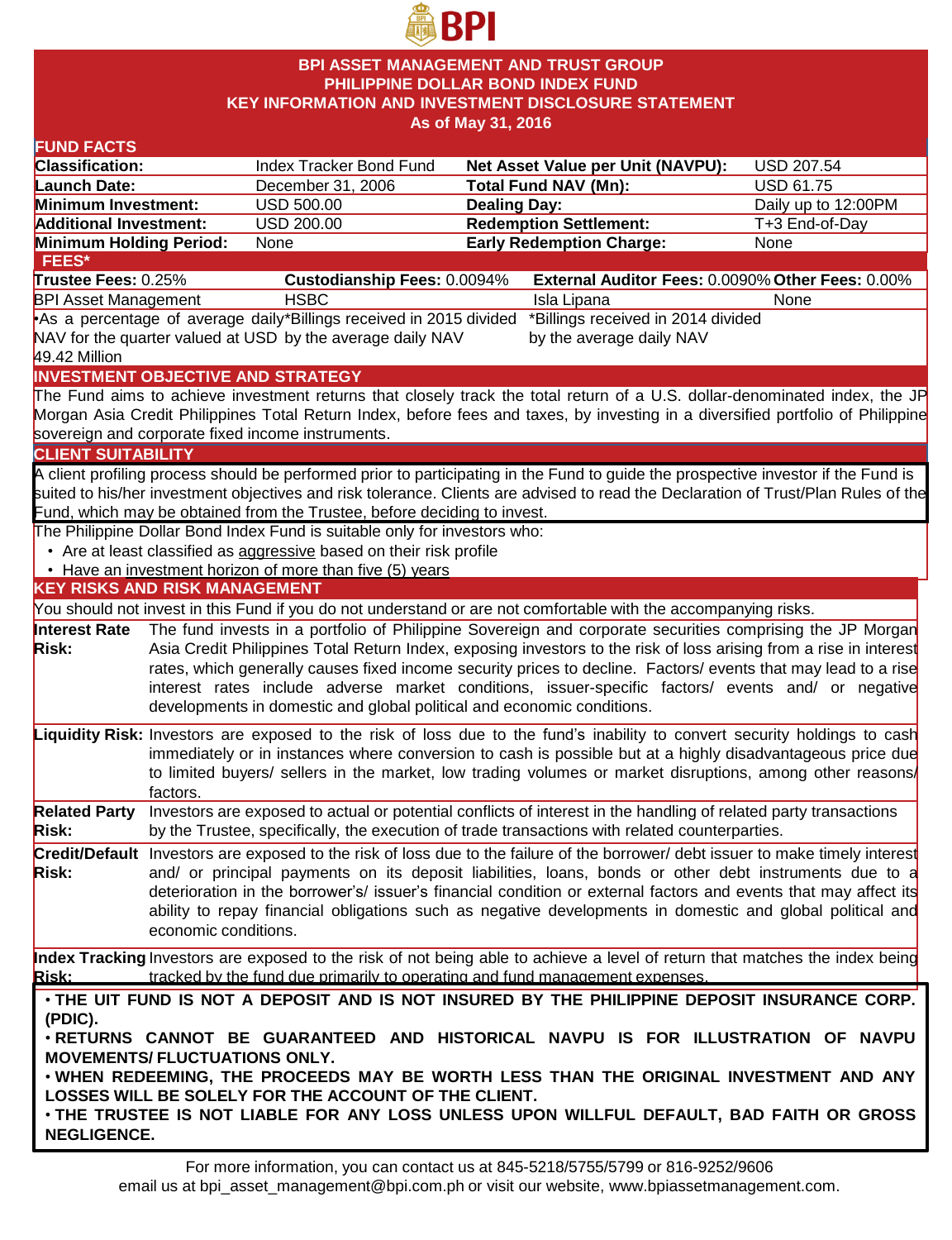## **FUND PERFORMANCE AND STATISTICS AS OF May 31, 2016**

(Purely for reference purposes and is not a guarantee of future results)



| <b>NAVPU over the past 12 months</b>     |          |
|------------------------------------------|----------|
| Highest                                  | 208.89   |
| Lowest                                   | 192.07   |
| <b>STATISTICS</b>                        |          |
| <b>Weighted Ave Duration (Yrs)</b>       | 7.60     |
| Volatility, Past 1 Year (%) <sup>2</sup> | 2.74     |
| Port. Weighted Yield to Maturity (%)     | 2.99     |
| <b>Current Number of Holdings</b>        | 49       |
| Tracking Error (3-Yr) <sup>4</sup>       | 1.04%    |
| Average Credit Rating (Moody's/S&P)      | Baa2/BBB |

<sup>1</sup>Returns are net of fees.

<sup>2</sup>Since Inception as an Investment Management Arrangement (IMA) on April 26, 2005

<sup>3</sup>Measures the degree to which the Fund fluctuates vis-à-vis its average return over a period of time.

<sup>4</sup>Measure of deviation between the Fund's return and benchmark returns. A lower number means the Fund's return is closely aligned with the benchmark.

\*Declaration of Trust is available upon request through branch of account.

| <b>PORTFOLIO COMPOSITION</b> |           |  |  |
|------------------------------|-----------|--|--|
| <b>Allocation</b>            | % of Fund |  |  |
| Government                   | 68.44     |  |  |
| Corporates                   | 28.       |  |  |
| Cash and Other Receivables   | 2.8       |  |  |
| <b>Maturity Profile</b>      |           |  |  |
| Cash and Less than 1 Year    | 2.8       |  |  |
| Between 1 and 3 Years        | 11.7      |  |  |
| Between 3 and 5 Years        | 19.3      |  |  |
| Between 5 and 7 Years        | 5.8       |  |  |
| Between 7 and 10 Years       | 20.38     |  |  |
| More than 10 Years           |           |  |  |

| <b>TOP TEN HOLDINGS</b> |            |           |
|-------------------------|------------|-----------|
| <b>Name</b>             |            | % of Fund |
| <b>RoP</b> Bonds        | 10/23/2034 | 13.43     |
| <b>RoP</b> Bonds        | 1/21/2024  | 7.45      |
| <b>RoP</b> Bonds        | 1/15/2021  | 7.30      |
| <b>RoP</b> Bonds        | 3/1/2041   | 6.88      |
| <b>RoP</b> Bonds        | 2/2/2030   | 6.37      |
| <b>RoP</b> Bonds        | 1/14/2031  | 4.34      |
| <b>RoP</b> Bonds        | 3/16/2025  | 4.18      |
| <b>RoP</b> Bonds        | 1/15/2019  | 3.95      |
| <b>PSALM Bond</b>       | 12/2/2024  | 3.49      |
| RoP Bonds               | 1/15/2032  | 3.19      |

# **RELATED PARTY TRANSACTIONS\***

The Fund has investments and trade transactions with Bank of the Philippine Islands, its subsidiaries and related parties:

Bank of the Philippine Islands – USD900,000 International Container Terminal Services, Inc. – USD3,389,505 Petron Corporation – USD530,905

Investments in the said outlets were approved by the Trust Committee. Likewise, all related party transactions are conducted on an arm's length and best execution basis and within established limits.

\*Related party in accordance with BPI's internal policy.